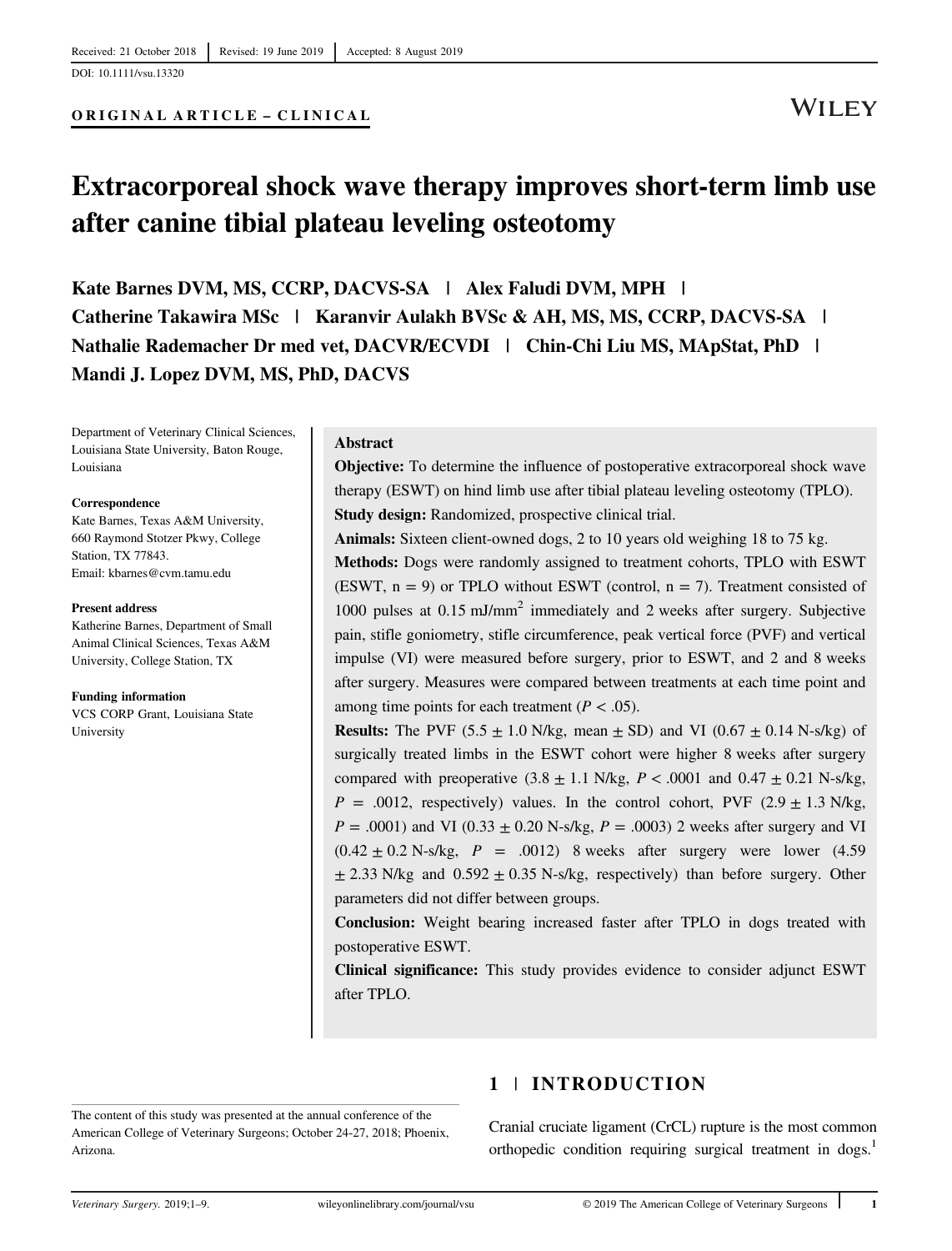The tibial plateau leveling osteotomy (TPLO) is among the most frequent surgeries performed to stabilize canine CrCL deficient stifles.<sup>2,3</sup> As with most stifle stabilization surgeries, recovery is between 8 and 12 weeks, and pain management may consist of nonsteroidal anti-inflammatory drugs (NSAID) and opioids.<sup>4,5</sup> Complications of asymmetrical gait associated with postoperative pain include decreased stifle joint range of motion, muscle atrophy, and increased loading of other limbs.<sup> $6-9$ </sup> Use of NSAID to control postoperative pain can be limited by potential side effects and patient comorbidities.<sup>10,11</sup> Controlled drug regulations complicate opioid availability and administration, and the efficacy of oral administration in dogs has recently been questioned.<sup>4,12</sup> A mechanism to enhance standard pain management strategies and reduce postoperative discomfort may help restore normal gait, reduce postoperative complications, and improve patient outcomes.

Extracorporeal shock wave therapy (ESWT) is a therapeutic modality in which high pressure and velocity acoustic waves are applied to tissues to accelerate healing and/or reduce pain and inflammation. $13-17$  Various mechanisms of action, including upregulation of cytokines, increased vascular density of treated tissues, and altered nerve conduction, have been reported.<sup>18-20</sup> Published information suggests that ESWT may improve limb use in dogs with chronic osteoarthritis (OA) pain. Dogs with stifle OA that were treated with ESWT did not show the same increase in lameness or decrease in stifle joint range of motion as control (untreated) dogs.<sup>21</sup> In addition, ESWT subjectively reduced shoulder pain due to various orthopedic pathologies in 64% to 85% of treated dogs. $22,23$ 

Based on published evidence that ESWT may alleviate musculoskeletal pain, this study was performed to quantitate the effects of ESWT in conjunction with standard pain management on limb function after elective canine TPLO. The tested hypothesis was that dogs treated with postoperative ESWT in addition to standard pain management would have greater hind limb ground reaction forces, greater stifle joint range of motion, and lower subjective pain scores in the surgically treated limb after TPLO compared with those that received only standard pain management.

## 2 | MATERIALS AND METHODS

### 2.1 | Study design

The study was a randomized, controlled clinical trial approved by the Louisiana State University Institutional Animal Care and Use Committee prior to study initiation. Dogs evaluated for CrCL insufficiency during the study recruitment period that met inclusion criteria were invited to

participate. Complete physical and orthopedic examinations were performed by a board-certified surgeon in all dogs to confirm the presence of CrCL insufficiency. Owner education about TPLO and ESWT was presented, and consent for surgery, data collection, presentation, and publication were obtained prior to enrollment. Inclusion criteria were (a) body weight  $\geq 18$  kg; (b) radiographic evidence of closure of proximal tibial physes; (c) body condition score  $\leq 4$  of 5; (d) no evidence of lameness in other three limbs; and (e) no, minimal, or moderate radiographically evident degenerative joint disease in the affected stifle. Enrolled dogs were randomly assigned to one of two treatment groups, TPLO with ESWT (ESWT) or TPLO without ESWT (control) by using a random number generator in Excel (Microsoft, Redmond, Washington).

Caudocranial and lateral radiographs of the affected stifle in full extension and flexed  $90^\circ$  were performed (EDR 6; Sound-Eklin, Carlsbad, California) with dogs heavily sedated (0.2 mg/kg butorphanol and 2.5-5 mcg/kg dexmedetomidine, both intravenously [IV]). Radiographic evidence of OA was scored by a board-certified radiologist preoperatively as none, mild (periarticular osteophytes), moderate (periarticular osteophytes, bone sclerosis), or severe (periarticular and intra-articular osteophytes, bone sclerosis, subchondral bone lysis).<sup>24</sup> Only dogs with no, mild, or moderate OA were enrolled in the study. Dogs were sedated in a similar manner to obtain the same radiographic views 8 weeks postoperatively. Radiographic evidence of healing of the osteotomy at 8 weeks was scored by a board-certified radiologist according to a previously published scale.<sup>25</sup> Complications throughout the study period were classified as either major (requiring surgical intervention) or minor.

#### 2.2 | Outcome measures

Subjective pain was quantitated with the Glasgow Composite Pain Score short form before and 24 hours, 2 weeks, and 8 weeks after surgery by a trained member of the small animal surgery service unaware of treatment. Directly after surgery, stifle range of motion and circumference were measured three times each with the dog in lateral recumbence on the unaffected limb. Joint angles with the joint in full extension and flexion were measured by placing the center of the goniometer at the center of the stifle joint with one arm over the long axis of the femur and the other over the tibial long axis as previously described.<sup>26</sup> Stifle circumference was measured at the level of the distal patella with the stifle in full extension by using a Gulick II tape measure (Performance Health, Warrenville, Illinois).<sup>27</sup>

Kinetic analysis was performed before and 2 and 8 weeks after surgery by using a force platform embedded in a 40-m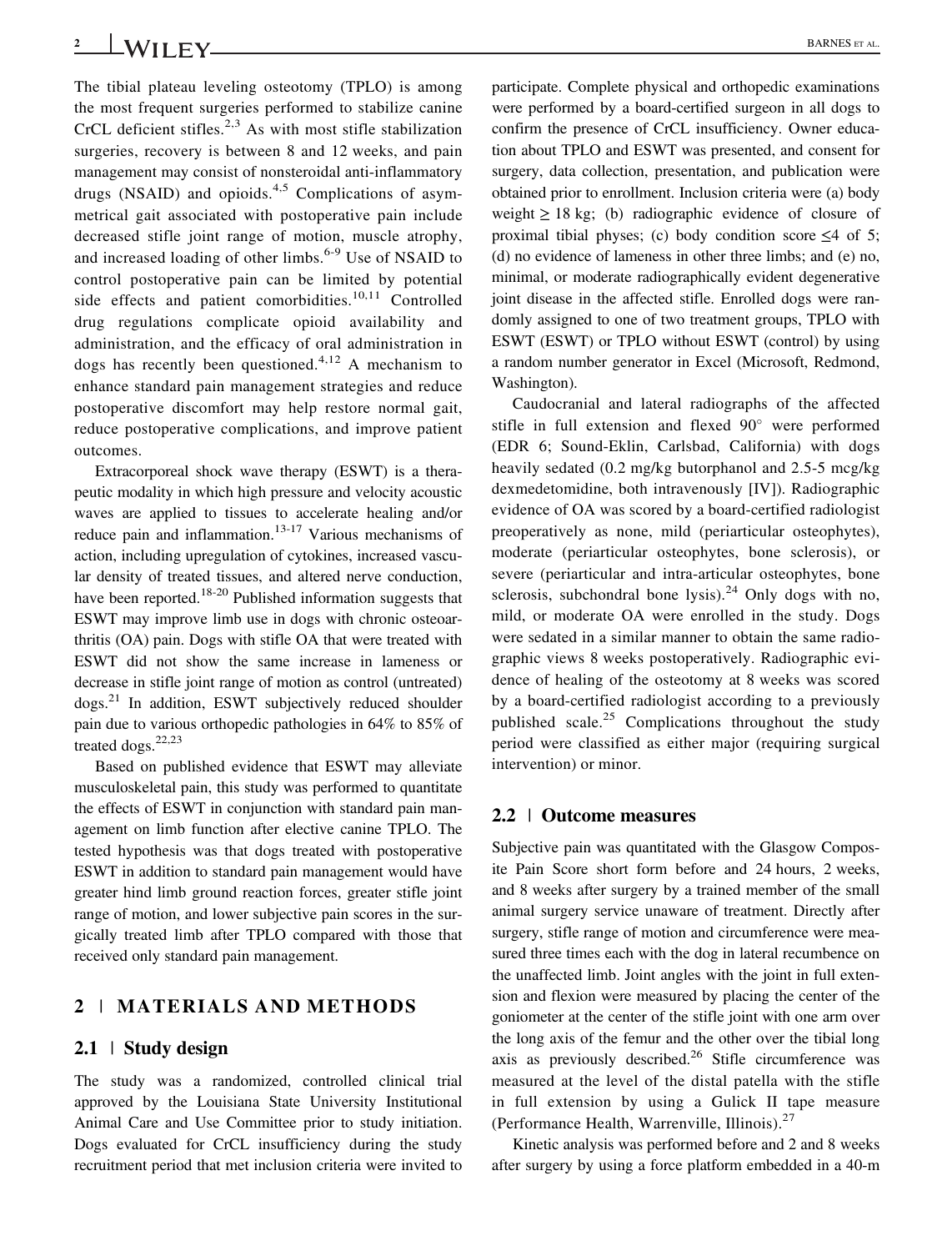runway (force plate model No. OR6-WP-1000; Advanced Medical Technology, Newtown, Massachusetts). Data logging (100 Hz; Acquire V7.3; Sharon Software, Dewitt, Michigan) was triggered by a force of 5 N on the force platform. Three successful trials at a velocity of 1.5 to 2.5 m/s and acceleration of  $\pm 0.0$  to 0.9 m/s<sup>2</sup> were recorded for each limb. Dogs were acclimated and trained to trot across the force platform during the presurgical gait trial, and trained handlers walked the dogs for all testing. Ground reaction forces were normalized to body weight measured at each time point. Peak vertical force (PVF; N/kg) and vertical impulse (VI; N-s/kg), the highest vertical force and total force during the stance phase, respectively, as well as the average velocity (m/s), average acceleration (m/s/s), time to peak vertical force (ms), peak braking force (N/kg), breaking impulse (N-s/kg), time to peak braking force (ms), peak propelling force (PPF; N/kg), propelling impulse (N-s/kg), time to PPF (ms), maximum rising slope (N/ms), and maximum falling slope (N/ms) were quantitated. By using the mean value of the three trials of each hind limb, the symmetry index (SI) was calculated at each time point as  $SI = ((X_1 + X_r) - ([X_1 - X_r])) / (X_1 + X_r)$ , where X is the mean of a given gait variable for the left  $\eta$ ) and right  $\eta$ ) hind limb for a given time point.

#### 2.3 | Surgical technique

A complete blood cell count and serum biochemistry profile was performed for all dogs prior to standard anesthesia protocols customized for individual dogs by the hospital anesthesia service. Perioperative cefazolin (22 mg/kg IV every 90 minutes) was administered to all dogs and was discontinued within 24 hours after surgery.

Surgeries were performed or directly supervised by small animal surgeons certified by the American College of Veterinary Surgeons and according to Synthes guidelines (DePuy Synthes Vet, West Chester, Pennsylvania).<sup>28</sup> Briefly, intraarticular structures were exposed via a minimedial parapatellar arthrotomy, and the CrCL and menisci were assessed. Partial meniscectomies were performed for meniscal tears. There were no meniscal releases or other treatments on intact menisci. A TPLO jig was used in two cases, both in the control cohort. Partial elevation of the popliteal muscle to expose the caudomedial tibial cortex was performed in all but one dog. In that surgery, the popliteal muscle was elevated from the caudal tibia, and a gauze sponge was packed between the muscle and the bone. An osteotomy of the proximal tibia was then performed with an oscillating saw. The tibial plateau was rotated according to presurgical measurements.<sup>29</sup> The osteomy fragments were stabilized with a locking TPLO plate and screws (DePuy Synthes Vet). Orthogonal postoperative

radiographs were acquired prior to recovery from surgical anesthesia.

A pure μ-agonist (such as hydromorphone 0.05-0.1 mg/kg IV every 4-6 hours or fentanyl 2-5 mcg/kg/hour IV) was administered until extubation, at which time a single dose of an NSAID (carprofen 2.2 mg/kg subcutaneously or metacam 0.1 mg/kg subcutaneously) was administered. All dogs received tramadol (3-7 mg/kg orally every 8 hours) for 10 to 14 days and carprofen (2.2 mg/kg orally every 12 hours) or meloxicam (0.1 mg/kg orally every 24 hours) for 10 days. Owners were instructed to restrict dogs to kennel confinement with strictly controlled ambulation for 8 weeks. The length and frequency of leash walks was limited to 5 minutes three to four times per day for the first 2 weeks, followed by a gradual increase in duration by 5 minutes per week until the last recheck appointment.

#### 2.4 | Intervention

The ESWT was administered immediately after radiographs were completed postoperatively before anesthetic recovery and then 2 weeks later with the dogs in lateral recumbence on the unaffected leg and heavily sedated (butorphanol 0.2 mg/kg IV and dexmedetomidine 2.5-5 mcg/kg IV). The second treatment was administered after collection of kinetic gait analysis. The stifle was clipped, coupling gel was applied, and 1000 pulses at an energy flux density of  $0.15$  mJ/mm<sup>2</sup> were administered with a 5-mm trode (PulseVet Technologies, Alpharetta, Georgia) at four locations around the stifle joint, proximolateral, distolateral, proximomedial, and distomedial, as previously reported.<sup>21</sup> Treatment was not applied over or directly adjacent to the bone plate.

#### 2.5 | Statistical analysis

Measures included stifle range of motion and circumference, subjective pain score, kinematic variables, and SI for ground reaction force (GRF) metrics. Prognostic factors included age, breed, body weight, body condition score, OA grade, and presence of meniscal tear. The Shapiro-Wilks test was used to assess for normality. Outcomes and prognostic factors that were normally distributed were summarized as mean  $\pm$  SD. Nonnormally distributed data were presented as median (range). Contingency tables were generated for the categorical variables. A mixed effects repeated measures analysis of variance (ANOVA) was used to assess fixed effects of treatment and time with animal as a random effect. Significant differences were evaluated with Tukey's post hoc comparisons of least-squares mean. Age, breed, body weight, body condition score, OA grade, 8-week osteotomy healing score, complications, and presence of meniscal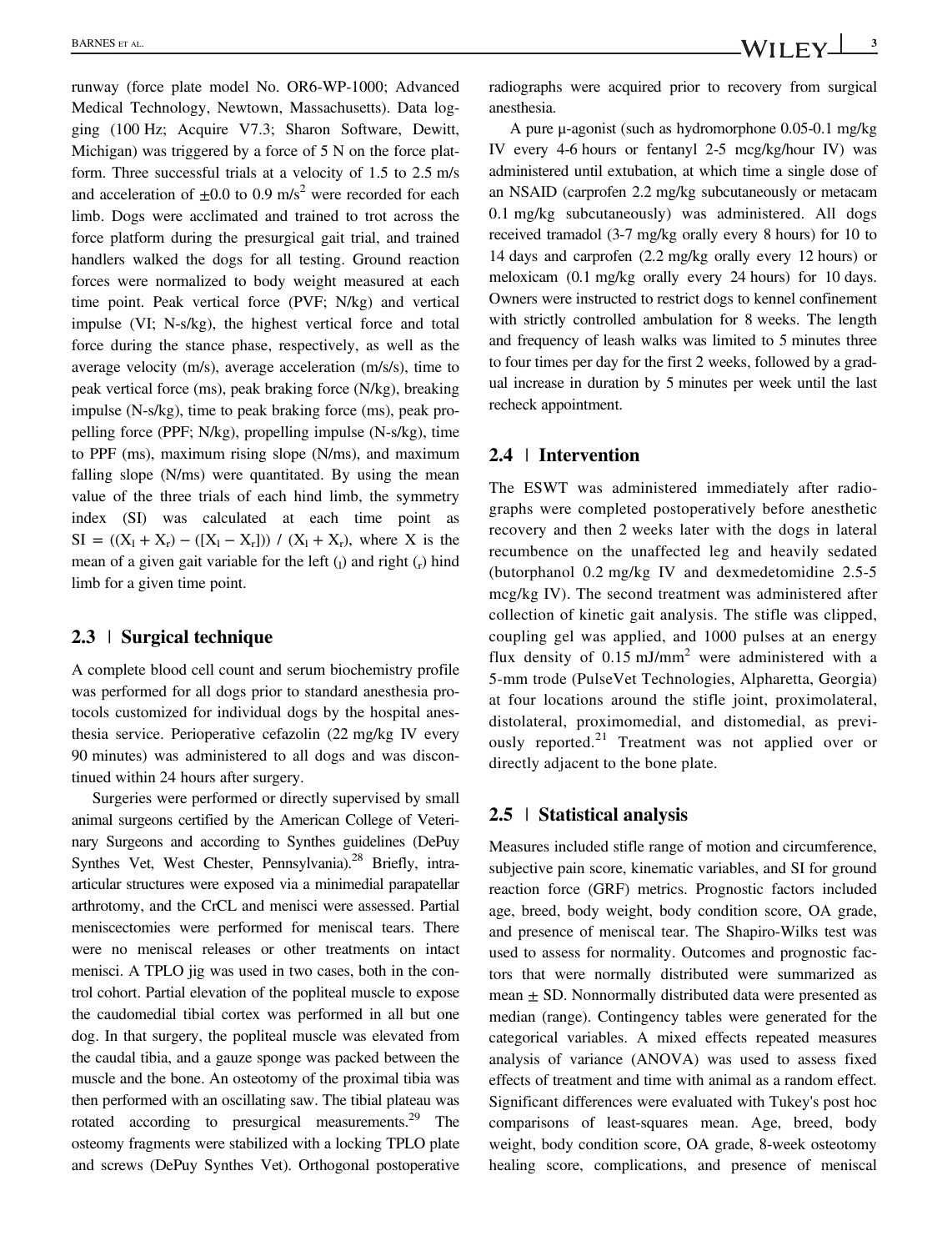#### TABLE 1 Descriptive statistics

| <b>Dog</b>     | <b>Treatment group</b> | Weight, kg | Age, y           | <b>BCS</b>     | <b>Breed</b>      | Leg          | <b>Meniscal tear</b> | Postop TPA     | TPLO jig       |
|----------------|------------------------|------------|------------------|----------------|-------------------|--------------|----------------------|----------------|----------------|
| $\mathbf{1}$   | A                      | 39         | 10               | 3.5            | Labrador          | L            | Yes                  | 6              | No             |
| $\overline{2}$ | $\mathbf{A}$           | 29         | 9                | 2.5            | Mix               | L            | No                   | $\overline{7}$ | N <sub>o</sub> |
| 3              | A                      | 65         | 5                | 3              | Great Dane        | L            | Yes                  | 12             | No             |
| $\overline{4}$ | $\mathbf{A}$           | 26         | 5                | 2.5            | Labrador          | L            | Yes                  | 5              | N <sub>o</sub> |
| 5              | A                      | 43.5       | 3                | 3.9            | Labrador          | $\mathbf R$  | No                   | $\,8\,$        | No             |
| 6              | $\mathbf{A}$           | 75.2       | 2                | 3.3            | <b>Great Dane</b> | L            | No                   | 9              | N <sub>o</sub> |
| 7              | A                      | 30         | 6                | 2.5            | Mix               | L            | Yes                  | 5              | No             |
| 8              | $\mathbf{A}$           | 21         | 3                | 2.2            | Mix               | L            | N <sub>o</sub>       | 6              | N <sub>o</sub> |
| 9              | A                      | 29.6       | 3                | 3.3            | Labrador          | $\mathbf R$  | No                   | $\tau$         | No             |
| 10             | $\, {\bf B}$           | 31         | 3                | $\mathfrak{Z}$ | Labrador          | $\mathbf R$  | No                   | 6              | N <sub>o</sub> |
| 11             | $\, {\bf B}$           | 30.7       | $\boldsymbol{9}$ | $\overline{4}$ | Mix               | L            | No                   | 6              | No             |
| 12             | $\, {\bf B}$           | 41         | 6                | 3.3            | Mix               | $\mathbb{R}$ | N <sub>o</sub>       | 9              | N <sub>o</sub> |
| 13             | $\, {\bf B}$           | 36.5       | $\overline{4}$   | 4.4            | Mix               | L            | Yes                  | $\overline{7}$ | Yes            |
| 14             | B                      | 30.3       | 2                | 3.3            | Staffordshire     | L            | N <sub>o</sub>       | 6              | Yes            |
| 15             | $\, {\bf B}$           | 20.6       | $\tau$           | 3.3            | Mix               | L            | Yes                  | $\overline{7}$ | No             |
| 16             | $\, {\bf B}$           | 35.4       | 3                | 3.9            | Mix               | L            | N <sub>o</sub>       | 6              | N <sub>o</sub> |

Abbreviations: A, ESWT cohort; B, Control cohort; BCS; body condition score; ESWT, extracorporeal shockwave therapy; L, left; Postop, postoperative; R, right; TPA, tibial plateau angle; TPLO, tibial plateau leveling osteotomy.

#### TABLE 2 Outcome measures

|             | Circumference, cm (SD) |                | <b>Flexion, degrees (SD)</b> |                | <b>Extension, degrees (SD)</b> |                | Pain scores (range) |                |
|-------------|------------------------|----------------|------------------------------|----------------|--------------------------------|----------------|---------------------|----------------|
| Time point  | <b>ESWT</b>            | <b>Control</b> | <b>ESWT</b>                  | <b>Control</b> | <b>ESWT</b>                    | <b>Control</b> | <b>ESWT</b>         | <b>Control</b> |
| Pre         | 29.6(6.2)              | 29.0(4.7)      | 46(8)                        | 45(10)         | 145 (10)                       | 149(5)         |                     |                |
| 24 h Postop | 32.8(5.7)              | 32.4(2.8)      | 65(10)                       | 53(13)         | 146(12)                        | 143 (14)       | $3.5(1-6)$          | $3(0-7)$       |
| 2 wk Postop | 30.7(6.0)              | 29.6(2.9)      | 51 (6)                       | 52(7)          | 145(14)                        | 147 (10)       | $1(0-4)$            | $1(0-3)$       |
| 8 wk Postop | 30.8(5.5)              | 28.8(2.7)      | 50(11)                       | 48(4)          | 150 (16)                       | 158 (13)       | $1(0-2)$            | $1(0-2)$       |

Note: There were no differences between groups at any time point for any variable evaluated.

Abbreviations: ESWT, extracorporeal shockwave therapy; Postop, postoperatively; Pre, before surgery.

damage were compared between treatment cohorts via Fisher's exact test, Mann–Whitney U test, or Student's  $t$  test, depending upon the nature of the data. Significant factors were included as fixed effects or covariates in the ANOVA model described above. Model assumptions (normality and homoscedasticity of residuals) and influential data points were assessed by examining standardized residual and quantile plots.  $P < .05$  was considered significant. All analyses were performed in SAS Version 9.4 (SAS Institute, Cary, North Carolina).

## 3 | RESULTS

In total, 16 dogs, eight neutered males and eight spayed females, were included in the study with nine in the ESWT cohort and seven in the control cohort (Table 1). Complete data sets are available for a total of 15 dogs because one control cohort dog did not return for the 8-week evaluation. Breeds included Labrador retriever (5), mixed (8,) Great Dane (2), and Staffordshire terrier (1). The median age, weight, and mean body condition score of the study population were 4.5 years (range, 2-10), 30.9 kg (range, 20.6-75), and  $3.5 \pm 0.5$  of 5, respectively. The body condition was different between cohorts  $(3.0 \pm 0.5$  ESWT,  $3.5 \pm 0.5$  control,  $P = .04$ ). The median OA score was 2 (range 1-2) for the ESWT cohort, which was higher than the score of 1 (range 0-2) for the control cohort ( $P = .01$ ).

Cranial cruciate ligament disruption was confirmed in all dogs during surgery. Meniscal tears were present in four of nine dogs in the ESWT cohort and in two of seven dogs in the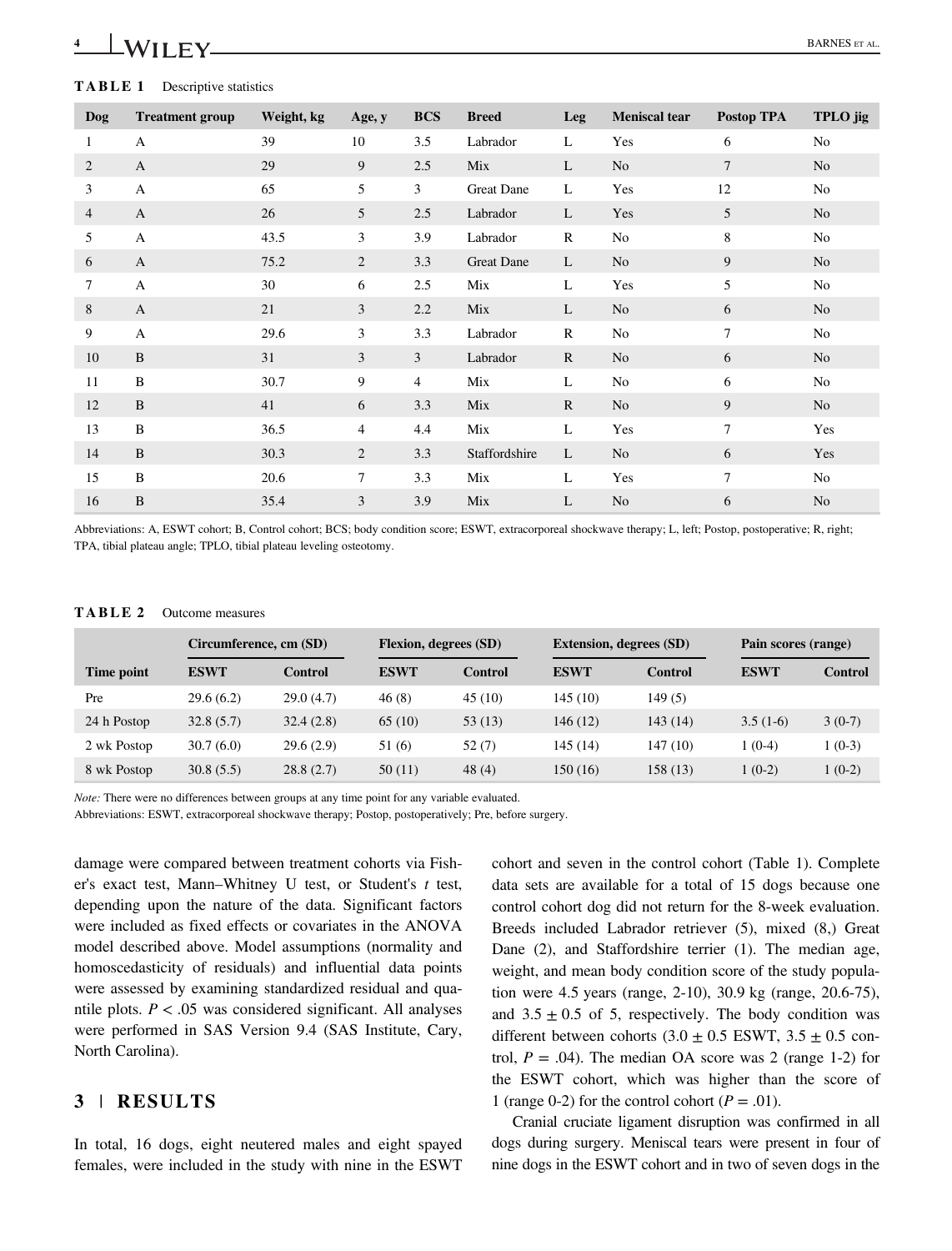BARNES ET AL.  $\frac{5}{5}$ 

control cohort. All meniscal tears were treated with partial meniscectomy. Complete CrCL tears were noted in three of nine dogs in the ESWT group and four of seven dogs in the



FIGURE 1 Peak vertical force (A) and vertical impulse (B) for treated (ESWT) and untreated (control) dogs before surgery (Pre) and 2 and 8 weeks after surgery. A, Peak vertical force was higher compared with baseline for treated dogs at the 8-week recheck (a;  $P < .0001$ ) and lower compared with baseline for untreated dogs at the 2-week recheck (b;  $P = .0001$ ). B, Vertical impulse was higher compared with baseline for the ESWT at the 8-week recheck (b;  $P = .0012$ ) and lower compared with baseline for the control cohort at the 2-week recheck (a;  $P = .0003$ ). ESWT, extracorporeal shock wave therapy; Pre, before surgery; PVF, peak vertical force; VI, vertical impulse

| TABLE 3 | Ground reaction forces |
|---------|------------------------|
|         |                        |
|         |                        |

control group. All but two of the dogs were treated with fentanyl after surgery. Among the remaining dogs, one in the ESWT group was treated with hydromorphone and one in the control group was treated with methadone. There were no major complications requiring surgical intervention over the course of the study. Minor postoperative complications included gastrointestinal upset in close association with tramadol administration (1/16 [6%],  $P = > .99$ ), licking or chewing at the incision site  $(3/16 \text{ } [18\%], P = .55)$ , and increased subjective lameness observed by the attending clinician at the 8-week recheck (1/16  $[6\%]$ ,  $P > .99$ ). Radiographically determined bone healing scores 8 weeks after surgery were  $7.9 \pm 2.2$  for the ESWT cohort and  $7.5 \pm 2.4$  for the control cohort ( $P = .86$ ). The number of complications  $(P > .99)$ , meniscal tears  $(P = .63)$ , and partial vs complete CrCL disruptions  $(P = .61)$  were not different between cohorts. The 2-week recheck was performed at  $13 \pm 2.3$  days in the ESWT cohort and at  $13.3 \pm 0.8$  days in the control cohort. The 8-week recheck was at  $60.4 \pm 7.7$  days in the ESWT cohort and at  $57.8 \pm 5.8$  days in the control cohort.

Stifle circumference, goniometry, and subjective pain score were not different between cohorts at any time (Table 2). There was a decrease in stifle flexion (increased flexion angle) in both the ESWT ( $65^{\circ} \pm 9^{\circ}$ ) and the control  $(53^{\circ} \pm 13^{\circ})$  cohorts 24 hours after surgery compared with baseline  $(46^{\circ} \pm 8^{\circ})$ ,  $P < .0001$  and  $45^{\circ} \pm 100$  176°,  $P < .0001$ , respectively). Flexion was not different between cohorts at any time  $(P = .06)$ .

The PVF (5.5  $\pm$  1.0 N/kg) and the VI (0.67  $\pm$  0.15 N-s/kg) were greater 8 weeks after surgery vs before surgery  $(3.8 \pm 1.1 \text{ N/kg}, P < .0001 \text{ and } 0.48 \pm 0.21 \text{ N-s/kg},$  $P = .0012$ , respectively) in the ESWT cohort (Figure 1, Table 3). The PVF  $(2.9 \pm 1.3 \text{ N/kg})$  and the VI  $(0.34)$  $\pm$  0.22 N-s/kg) were lower 2 weeks after surgery vs before surgery  $(4.6 \pm 2.3 \text{ N/kg}, P = .0001 \text{ and } 0.59$  $\pm$  0.35 N-s/kg,  $P = .0003$ , respectively) in the control cohort. Similarly, VI was lower 8 weeks after surgery  $(0.42 \pm 0.20 \text{ N-s/kg})$  vs before surgery  $(0.59 \pm 0.35$ N-s/kg,  $P = .0012$ ) in the control cohort. The PPF SI was

| Group       | Time point | Velocity, m/s | PVF(SD)         | <b>SI, PVF</b> | VI(SD)                     | SI, VI | <b>SI. PPF</b> | SI, PI |
|-------------|------------|---------------|-----------------|----------------|----------------------------|--------|----------------|--------|
| <b>ESWT</b> | Pre        | 2.41(0.52)    | $3.8(1.1)^*$    | 0.85           | $0.48(0.21)$ *             | 0.81   | 0.84           | 0.78   |
| Control     | Pre        | 2.07(0.33)    | 4.6 $(2.3)^{4}$ | 0.86           | $0.59(0.35)$ <sup>#†</sup> | 0.83   | 0.82           | 0.76   |
| <b>ESWT</b> | 2wk        | 2.31(0.41)    | 4.3(2.1)        | 0.86           | 0.52(0.33)                 | 0.82   | $0.86*$        | 0.83   |
| Control     | 2wk        | 2.17(0.56)    | $2.9(1.3)^{#}$  | 0.74           | $0.34(0.22)^{#}$           | 0.71   | $0.63*$        | 0.64   |
| <b>ESWT</b> | 8wk        | 2.26(0.52)    | $5.5(1.0)^*$    | 0.93           | $0.67(0.15)*$              | 0.9    | 0.88           | 0.87   |
| Control     | 8wk        | 2.23(0.35)    | 4.3(1.9)        | 0.89           | $0.42(0.2)^{T}$            | 0.85   | 0.85           | 0.83   |

*Note:* When values within a column are flagged with the same superscript symbol  $(\cdot^*, \#, \dagger)$ , that is to indicate that they are significantly different from each other. Abbreviations: 2wk, 2 weeks postoperatively; 8wk, 8 weeks postoperatively; ESWT, extracorporeal shockwave therapy; Pre, before surgery; PI, propelling impulse; PPF, peak propelling impulse; PVF, peak vertical force; SI, symmetry index; VI vertical impulse.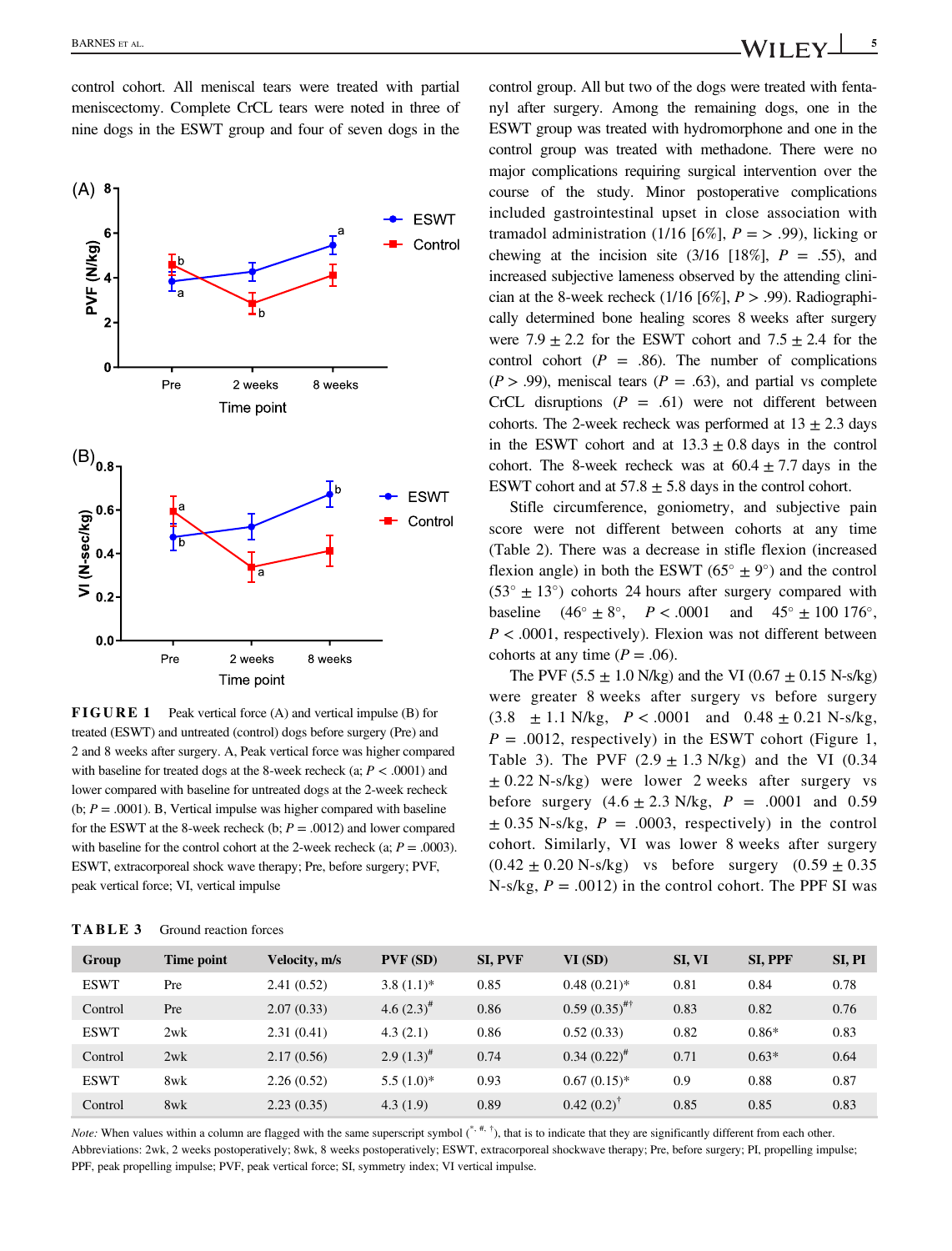

FIGURE 2 Symmetry index for PVF (A), VI (B), PPF (C), and PI (D) before surgery (Pre) and 2 and 8 weeks after surgery. Untreated dogs (control) were less symmetric for PVF, VI, and PI at the 2-week recheck compared with the ESWT group, but this was not significant. The SI for PPF (C) was lower for the control group at 2 weeks compared with the ESWT group (a;  $P = .0074$ ). ESWT, extracorporeal shock wave therapy; PI, propelling impulse; Pre, before surgery; PPF, peak propelling force; PVF, peak vertical force; SI, symmetry index; VI, vertical impulse

higher in the ESWT  $(0.86 \pm 0.04)$  vs the control  $(0.63$  $\pm 0.05$ ,  $P = .0074$ ) cohort 2 weeks after surgery (Figure 2). While the GRF SI appeared to increase in the ESWT cohort and decrease in the control cohort 2 and 8 weeks after surgery (Figure 2), these observations were not different.

## 4 | DISCUSSION

The results of this study provide objective quantitation of canine limb use with and without ESWT after TPLO. We accept the hypothesis that dogs treated with ESWT after TPLO have a faster increase in weight bearing compared with untreated dogs. This conclusion is supported by a steady improvement in GRF after TPLO in dogs treated with ESWT compared with decreased GRF dogs that did not receive ESWT. Extracorporeal shockwave therapy may provide multiple benefits after stifle surgery by increasing comfort and use of the limb while also stimulating bone healing.<sup>16,30,31</sup> Overall, the study results support growing evidence that percutaneous ESWT may benefit TPLO recovery in dogs.

Promotion of bone healing is a previously documented effect of  $ESWT.<sup>30,32,33</sup>$  Although there was not a difference in bone healing between the two groups in this study, this finding is not entirely surprising. Instead of focusing the shock waves on the osteotomy site, treatment in this study was applied around the stifle joint. This area included the proximal tibia but did not focus on it. Radiographic assessment more easily detects radiopaque tissues and may have missed other more subtle aspects of bone healing. If enhanced bone healing after TPLO is the primary goal, a previously published protocol for treatment could be used. $25$  Future studies combining this protocol with the one outlined in the current study may be useful for the promotion of bone healing and improvement in lameness after TPLO.

The energy flux density and number of pulses used in this study were based on manufacturer recommendations for treatment at the level of the stifle. Pulses were applied over the surgical site, specifically around the stifle joint. This protocol is similar to an application protocol used previously for canine stifle  $OA<sup>21</sup>$ . The focus of the ESWT in this study was the joint vs the osteotomy site because the goal of this study was stifle pain vs bone healing. Application of treatment at distinct locations may augment the potential benefits highlighted in this study.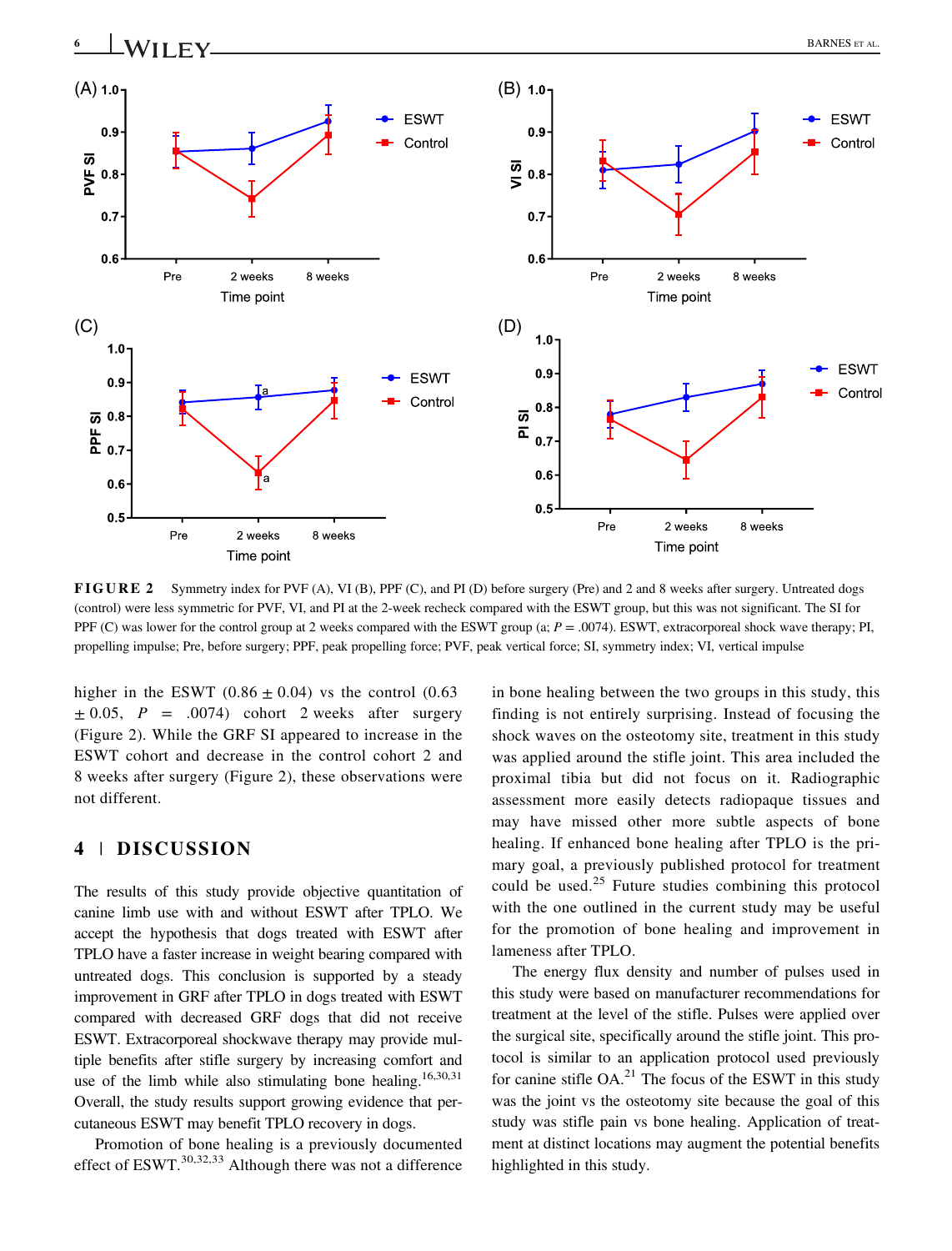Although previous studies have provided evidence of improved limb use in dogs after ESWT for musculoskeletal pain of various etiologies, a definitive mechanism of action has not been identified.<sup>21-23</sup> Published reports of in vitro and in vivo studies in other species provide some proposed actions of the technology. Reduction of inflammatory cytokines characteristic of the CrCL deficient stifle by ESWT may be responsible for improved limb use.<sup>29,34</sup> An in vitro study of injured human tenocytes that were harvested and then treated with ESWT confirmed reduced levels of interleukin 6 and metalloproteinases 1, 2, and 13 after ESWT of tendon cells in culture. $35$  Alteration of these inflammatory mediators may have contributed to the improvement in lameness. Another proposed mechanism of action is an alteration of substance P or interference with nerve conduction velocity. Maier et al<sup>36</sup> found that substance P was elevated 6 and 24 hours after treatment of the distal femur in the rabbit. Extracorporeal shock wave therapy decreases sensory nerve conduction velocity 3 and 7 days after treatment according to recent equine studies, potentially by disruption of the myelin sheath without damage to cell bodies or axons.<sup>20</sup> This change is thought to result in a reversible local analgesic effect. Conjecture on the mechanism of action is beyond the scope of this study. However, contemporary work supports the study findings, and future investigations that include evaluations of joint fluid and periarticular tissues may provide additional insight.

There are several methods for the generation of extracorporeal shock waves that include electrohydraulic (used in the current study), electromagnetic, and piezoelectric mechanisms.<sup>15</sup> Radial shockwave therapy has also been used to treat pain associated with hip OA, although it does not use true shock waves.37,38 Radial waves are mechanical pressure waves generated by accelerating an object with compressed air and typically have a more shallow depth of treatment. An electrohydraulic machine was used in the current study; it is unknown whether different mechanisms of ESWT generation lead to different effects on bone healing or pain relief.

Reported complications associated with ESWT include mild bruising, redness, transient superficial pain at the treatment site, and the requirement for sedation or general anesthesia for treatment.<sup>15,39,40</sup> Subjective pain evaluation 24 hours after surgery in this study may not have been of sufficient resolution to detect differences between treatments, although the rubric used is well established for comparison of postoperative comfort levels.4,41,42 More objective forms of pain evaluation, such as kinetic gait, mechanical threshold testing with an algometer, or stance analysis, could have been performed.<sup>43,44</sup>

Additional stifle measures including circumference to quantitate joint effusion<sup>27</sup> and periarticular swelling and joint angles to quantitate range of motion also did not show much difference among treatments. Slightly lower stifle flexion 24 hours after surgery in treated  $(65^{\circ})$  vs untreated  $(53^{\circ})$ dogs in this study was not significantly different. This is despite the fact that ESWT is reported to potentially cause bruising and enhanced neovascularization to treated tissues.<sup>19</sup> Decreased stifle flexion and extension have previously been associated with higher lameness scores in dogs after TPLO, $8$  so the range of motion is directly related to function. It is possible that there was a transient increase in pain from ESWT in the joint that led to the decreased willingness or ability to flex the stifle immediately after surgery. However, the findings of this study do not support any negative effects of ESWT, and use of the technology did not increase the complication rate compared with previous studies. $25,45$ 

Despite the improvement in weight bearing after surgery, there was no difference in pain scores between groups at any postoperative recheck. Pain was assessed via the short form of the Glasgow Composite Pain Scale, which includes six behaviors: vocalization, attention to wound, mobility, response to touch, demeanor, and posture/activity.<sup>46</sup> Although it is used to measure pain in dogs, the scale is subjective and may be influenced by how the dog interacts with observers, differences in interpretation of scoring criteria among observers, and varying thresholds of pain tolerance among dogs.<sup>4</sup>

Kinetic gait analysis was performed in the current study to provide an objective method for postoperative assessment. Alternative methods for the assessment of clinical outcome include owner questionnaires and subjective gait scoring by a veterinarian. Although they are easier to perform, subjective scales may not correlate with lameness identified with force plate gait analysis.47 Previous studies in which lameness after treatment with ESWT has been evaluated have used both objective and subjective methods.<sup>21-23</sup> Because the force platform quantitates kinetic forces without observer bias, it was used to assess outcome in this study. Symmetry indices were determined for gait variables, and the PPF SI was higher in the treatment cohort. Dogs with cruciate disease exhibited decreased propelling force in affected limbs.<sup>48</sup> The higher SI for PPF in dogs treated with ESWT may provide additional evidence of improvement in weight bearing after TPLO. Larger case numbers in future studies may assist to further identify differences in gait after surgery.

Limitations of this study include the small population, different body condition scores between groups, relatively short follow-up time, and potential for variability in postoperative compliance with client-owned animals. Future studies with larger populations of dogs are required to validate the findings of this pilot clinical trial. The influence of body condition score on outcome variables is unclear, but it could affect postoperative ambulation and, therefore, the could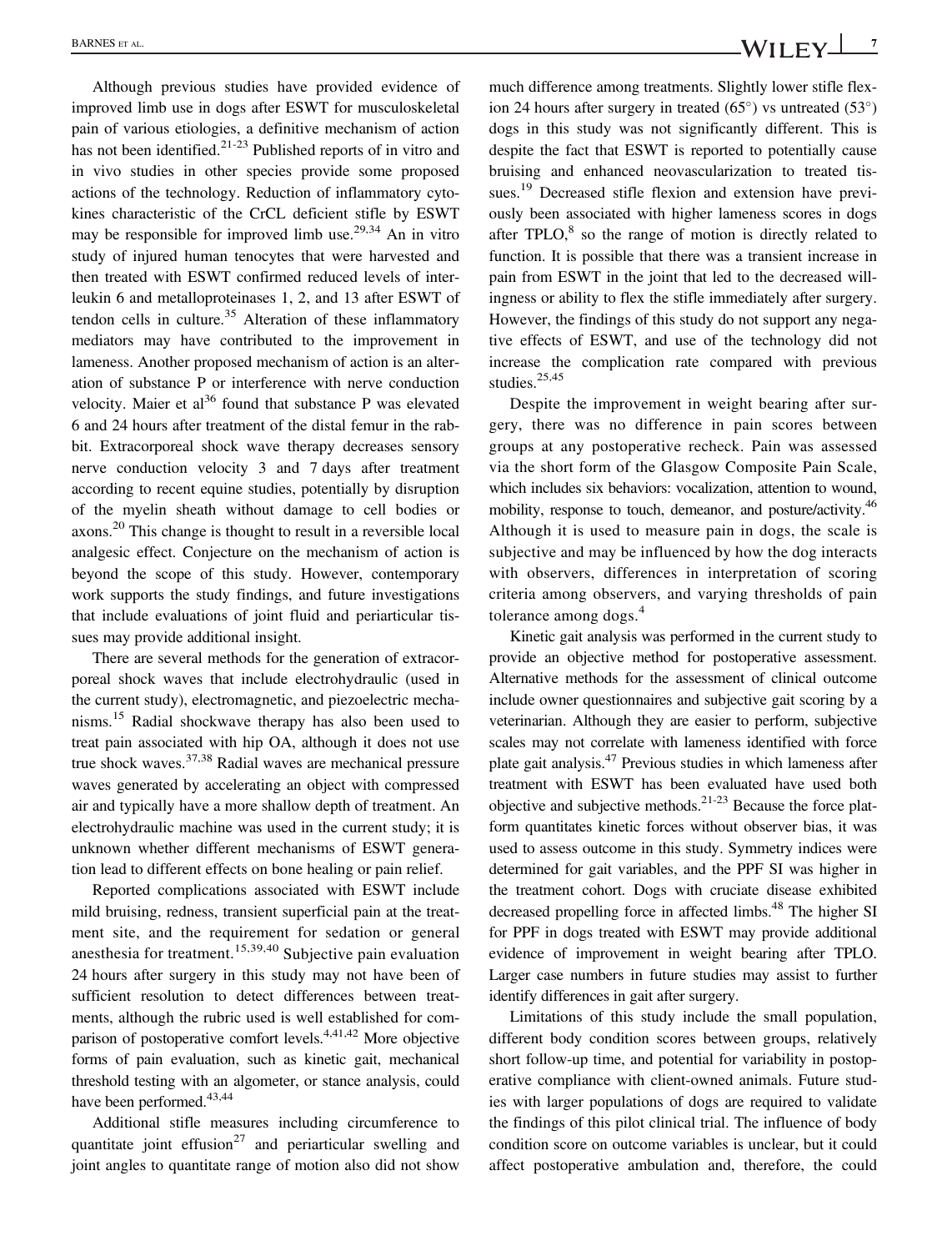# 8 **LWII FY** BARNES ET AL.

have affected the results of this study. Inclusion criteria with a more narrow range of body condition score in future studies may help eliminate differences between cohorts. The effects of ESWT have been shown to last beyond 8 weeks, so it is possible that a longer follow-up period would allow for identification of additional significant differences in outcome.16,19,30 An 8-week study period was chosen in this study so that there would be no additional rechecks beyond what would normally be expected after surgery. Although dogs were discharged with the same medication schedule and instructions, owner compliance with medication administration and exercise restriction could not be controlled. The authors assumed that owner compliance was similar between the two cohorts without evidence to suggest otherwise.

An additional limitation of this study is the small variations in surgical procedure, such as jig use and muscle elevation, which could impact clinical outcome. Use of different postoperative IV opioids and NSAID could also impact data, particularly 24 hours postoperatively. Although most dogs received postoperative fentanyl, two dogs received alternative, less potent, pure μ-agonist. Differences in pain medication may have impacted postoperative pain scores. Differences among NSAID drugs were generally a result of prescription by a primary care veterinary prior to referral to the surgical facility. The preoperative NSAID was continued in the postoperative period for continuity. Future studies without variation in postoperative opioids and NSAID will help avoid these study limitations.

In conclusion, the results of this study provide evidence that treatment with ESWT leads to improvement in weight bearing and a faster return to function after TPLO surgery. Extracorporeal shock wave therapy is a relatively simple method to help control postoperative pain and is not associated with an increase in complication rate. The benefits noted after treatment with ESWT in this study likely outweigh any potential complications (such as transient decreased stifle flexion and the requirement for sedation). Future studies with larger populations of dogs treated with various surgical procedures are required to expand the potential use of postoperative ESWT. Additional work to quantitate the biological effects of ESWT on healing tissue and arthritic joints will further elucidate the mechanisms of action of this therapy.

#### CONFLICT OF INTEREST

The authors have no financial or other conflicts of interest to disclose.

#### REFERENCES

1. Bergh MS, Peirone B. Complications of tibial plateau levelling osteotomy in dogs. Vet Comp Orthop Traumatol. 2012;25: 349-358.

- 2. Duerr FM, Martin KW, Rishniw M, Palmer RH, Selmic LE. Treatment of canine cranial cruciate ligament disease. A survey of ACVS Diplomates and primary care veterinarians. Vet Comp Orthop Traumatol. 2014;27:478-483.
- 3. Stauffer KD, Tuttle TA, Elkins AD, Wehrenberg AP, Character BJ. Complications associated with 696 tibial plateau leveling osteotomies (2001-2003). J Am Anim Hosp Assoc. 2006; 42:44-50.
- 4. Benitez ME, Roush JK, McMurphy R, KuKanich B, Legallet C. Clinical efficacy of hydrocodone-acetaminophen and tramadol for control of postoperative pain in dogs following tibial plateau leveling osteotomy. Am J Vet Res. 2015;76:755-762.
- 5. Lewis KA, Bednarski RM, Aarnes TK, Dyce J, Hubbell JA. Postoperative comparison of four perioperative analgesia protocols in dogs undergoing stifle joint surgery. J Am Vet Med Assoc. 2014; 244:1041-1046.
- 6. Innes JF, Barr AR. Clinical natural history of the postsurgical cruciate deficient canine stifle joint: year 1. J Small Anim Pract. 1998;39:325-332.
- 7. Moeller EM, Allen DA, Wilson ER, Lineberger JA, Lehenbauer T. Long-term outcomes of thigh circumference, stifle range-ofmotion, and lameness after unilateral tibial plateau levelling osteotomy. Vet Comp Orthop Traumatol. 2010;23:37-42.
- 8. Jandi AS, Schulman AJ. Incidence of motion loss of the stifle joint in dogs with naturally occurring cranial cruciate ligament rupture surgically treated with tibial plateau leveling osteotomy: longitudinal clinical study of 412 cases. Vet Surg. 2007;36:114-121.
- 9. Rumph PF, Kincaid SA, Visco DM, Baird DK, Kammermann JR, West MS. Redistribution of vertical ground reaction force in dogs with experimentally induced chronic hindlimb lameness. Vet Surg. 1995;24:384-389.
- 10. Khan SA, McLean MK. Toxicology of frequently encountered nonsteroidal anti-inflammatory drugs in dogs and cats. Vet Clin North Am Small Anim Pract. 2012;42:289-306. vi-vii.
- 11. Bienhoff SE, Smith ES, Roycroft LM, Roberts ES. Efficacy and safety of deracoxib for control of postoperative pain and inflammation associated with soft tissue surgery in dogs. Vet Surg. 2012;41:336-344.
- 12. Budsberg SC, Torres BT, Kleine SA, Sandberg GS, Berjeski AK. Lack of effectiveness of tramadol hydrochloride for the treatment of pain and joint dysfunction in dogs with chronic osteoarthritis. J Am Vet Med Assoc. 2018;252:427-432.
- 13. Millis DL, Francis D, Adamson C. Emerging modalities in veterinary rehabilitation. Vet Clin North Am Small Anim Pract. 2005;35: 1335-1355. viii.
- 14. Ogden JA, Alvarez RG, Levitt R, Marlow M. Shock wave therapy (Orthotripsy) in musculoskeletal disorders. Clin Orthop Relat Res. 2001;387:22-40.
- 15. Ogden JA, Toth-Kischkat A, Schultheiss R. Principles of shock wave therapy. Clin Orthop Relat Res. 2001;387:8-17.
- 16. Johannes EJ, Kaulesar Sukul DM, Matura E. High-energy shock waves for the treatment of nonunions: an experiment on dogs. J Surg Res. 1994;57:246-252.
- 17. Laverty P, McClure S. Initial experience with extracorporeal shock wave therapy in six dogs - part I. Vet Comp Orthop Traumatol. 2002;15:117-183.
- 18. Rompe JD, Kirkpatrick CJ, Kullmer K, Schwitalle M, Krischek O. Dose-related effects of shock waves on rabbit tendo Achillis. A sonographic and histological study. *J Bone Joint Surg Br.* 1998; 80:546-552.